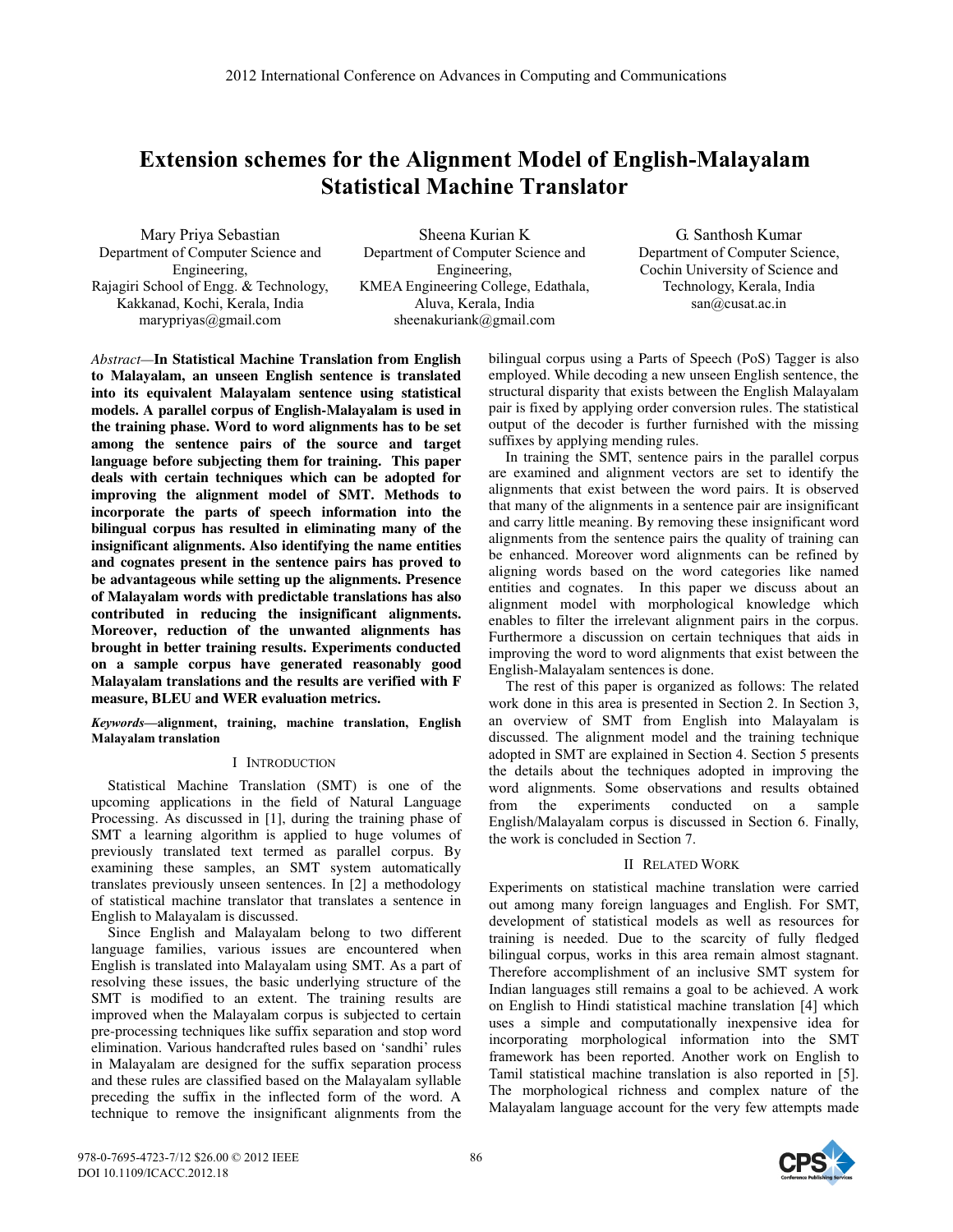to translate texts from other languages into Malayalam. A pure statistical machine translation from/in the Malayalam language is yet to be published. The ideas integrated from the similar works in machine translation have been the source of motivation and the inputs gathered from the related methodologies has facilitated in outlining the framework of the proposed SMT from English to Malayalam.

## III OVERVIEW OF ENGLISH MALAYALAM SMT

In SMT from English to Malayalam, a bigram estimator [6] is employed as the language model to check the fluency of Malayalam. For the translation model, which assigns probabilities to English-Malayalam sentence pairs, IBM Hidden Markov Model (Model 1) training technique [7] is chosen. A variation of Beam Search method [8] is used by the decoder to work with the statistical models. In the training process the translations of a Malayalam word is determined by finding the translation probability of an English word for a given Malayalam word. The method used for finding the translation probability estimate in SMT is the EM algorithm discussed in [3].

As discussed in [9], Malayalam language is enriched with enormous suffixes and the words appear mostly with multiple suffixes. A Suffix separator is employed to extract roots from its suffixes. The Malayalam corpus after suffix separation contains many suffixes extracted from root words that have no meaningful word translation in English. Most of them are the suffixes of nouns and verbs in Malayalam. Since these words are useless in the translation process, they are not included in the corpus. The deletion of these stop words will bring down the complexity of the training process as well as improve the quality of the results expected from it. Similarly stops words in English language are also identified and are eliminated from the corpus before subjecting it to training.

On obtaining the estimates for the translation parameter from the training phase, an unseen English sentence can be translated by the decoder by applying Bayes rule [6]. In the decoder different syntactic tags are used to denote the syntactic category of English words. Order conversion rules are framed to reorder English according to the sentence structure and the word group order of Malayalam. Various hypotheses for the sentence to be translated are created by choosing translation options and the best translation is determined by extending the hypotheses and picking the one with maximum score. Since SMT is trained with root words in Malayalam, the outcome of the decoder lacks the required suffixes in the words generated. This undesirable result has been set right by applying various mending rules which helps in appending suffixes to the Malayalam output.

## IV TRAINING THE PARRALLEL CORPUS

In the training phase the corpus used is a sentence aligned one where a sentence in Malayalam is synchronized with its equivalent English translation. The aligned sentence pairs are subjected to training mechanism which in turn leads to the calculation of translation probability of all English words. This results in generating a collection of translation options in English with different probability values for each Malayalam word. Of these translation options the one with the highest translation probability is selected as the word to word translation of the Malayalam word.

For a sentence pair all the possible alignments have to be considered in the training process. The nature of the alignment truly depends on the characteristics of the language chosen. Since Malayalam with suffix separation holds a one to one mapping with words in the English sentence, only one to one alignment vectors are taken into consideration during training.



Figure1. Training in SMT from English to Malayalam

The EM algorithm defines a method of estimating the parameter values of translation for IBM model 1. By this algorithm there is equal chance for a Malayalam word to get aligned with any English word in the corpus. Therefore initially the translation probability of all English words is set to a uniform value. Suppose there is *N* number of English words in the corpus, the probability of all Malayalam words to get mapped to an English word is 1/*N*. To start with the training process this value is set as the Initial Fractional Count (IFC) of the translation probability. Alignment weight for a sentence pair is calculated by observing the IFC of all the word pairs present in the alignment vector. The Alignment Probability (AP) of all the sentences is calculated by multiplying the individual alignment weight of each word pair in the sentence pair. The calculated alignment probability of the sentence pairs is then normalized to get Normalized Alignment Probability (NAP).

Fractional count for a word pair can be revised from the normalized alignment probabilities. A word in Malayalam may be aligned to a same English word in many sentences. Therefore when the fractional count of a word pair is recomputed, all sentence pairs are analyzed to check whether it holds that particular word pair. If it is present in any pair of sentence, the alignment probabilities of the alignment vectors holding that word pair are added up to obtain the Revised Fractional Count (RFC). By normalizing the revised fractional counts (NFC) new values of translation probability is obtained. The new values thus achieved are better since they take into account the correlation data in the parallel corpus. Equipped with these better parameter values, new alignment probabilities for the sentence pairs are again computed. From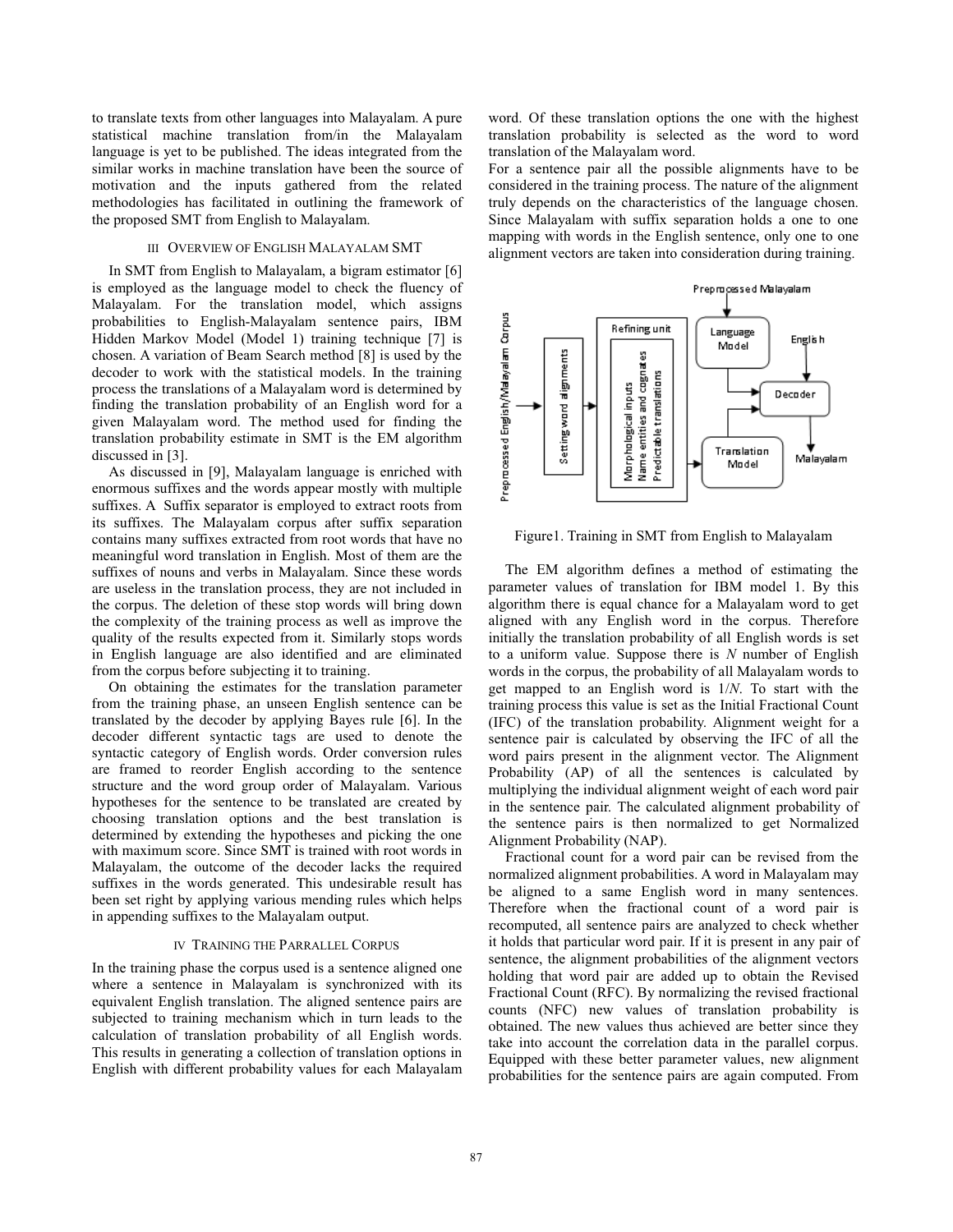these values a set of even-more-revised fractional counts for word pairs is obtained. By repeating this process over and over, fractional count converges to extremely better values.

#### V TECHNIQUES FOR IMPTOVING WORD ALIGNMENTS

On introducing the training method described earlier into the parallel corpus, a large number of alignment vectors are obtained [10]. Out of it a major share belongs to the group of insignificant alignments. To get rid of the alignments which have no significance and to reduce the burden of calculating the fractional count and alignment probabilities for every alignment of sentence pairs, the morphological information is incorporated into the corpora. The bilingual corpus is tagged and then subjected to training. Tagging is done by considering the parts of speech entities of a sentence.

By tagging the corpus extra meaning is embedded into each word which definitely helps in the formation of reasonably good alignments. The structure of the Malayalam sentence is analyzed and the different Parts of Speech (PoS) categories are identified. In a sentence there may be many words belonging to the same PoS category. After the tagging process, words that don't have an exact translation in Malayalam may be deleted to improve the efficiency of the training phase. The English sentence is tagged in the same manner and paired with its tagged Malayalam translation. The word to word alignments are found only for the words that belong to the same PoS category of both languages.

Without tagging, when all the words in a sentence is considered, the number of alignments ( NA) generated is equal to the factorial of its word count and is shown as

$$
NA = factorial(Ws) . \t(1)
$$

where Ws is the number of words in the sentence. The same corpus when tagged produces number of alignments less than factorial (Ws ). The number of alignments for words belonging to same PoS category is factorial (Wc) where Wc is the number of words in a category. The total number of alignments of a sentence formed by tagging (NAT) is given by

$$
NAT = \Pi \text{ factorial}(\text{Wei}).
$$
\n<sup>(2)</sup>\n<sub>i=1</sub>

alignment vectors, where m is the number of PoS categories in a sentence pair. The Insignificant Alignments (IA) eliminated can be represented as the difference between Equation 1 and 2 and is given below:

$$
IA = factorial(Ws) - \Pi factorial(Wci).
$$
 (3)  

$$
i = 1
$$

The insignificant alignments are further reduced by identifying the name entities and cognates present in the English Malayalam sentence pair. Name Entity identification [11] is a process in which the atomic elements in a text is located and classified into different predefined categories. The categories may include name of persons, organizations, places, time units, monetary units, quantities etc. Since entity identification is a subtask of information extraction, it is implemented using local pattern-matching techniques. A Name Entity Database (NED) that contains a large set of name entities is employed for the dictionary look up. In linguistics, cognates are defined as two words having a common etymological origin. Cognates in two different languages are words that are pronounced in a similar way or with a minor change. For example the word car in English and the word  $\omega$ in Malayalam are similarly pronounced. Transliteration similarity between the word pairs can be considered for identifying such words.

$$
IA = factorial(Ws) - \Pi factorial(Wci) - (N_{NE} + N_C) \quad (4)
$$
  
  $i = 1$ 

where  $N_{NE}$  is the number of word pairs aligned with name entity and  $N_c$  is the number of word pairs aligned with cognates.

On setting the alignment vectors to find English to Malayalam word translations, it is observed that certain words in the English sentence carry less sense when treated as single word units. Meaningful translations are generated only on considering group of words rather than individual ones. Representation of numbers in English is mainly expressed as a cluster which includes more than one word. For example, the number '22' is denoted as 'twenty two' in English. But in Malayalam the equivalent word translation of 'twenty two 'is given by a single word as **example of the state** (irupathirandu). Sentences are analyzed and grouping rules are applied to frame word sets in English. A match of the Malayalam word to be aligned with the English word set is identified from the 'predictable words' database which consists of Malayalam words and its corresponding English translations. The number of insignificant alignments is further brought down by this approach where words of Malayalam are identified whose English translations can be predicted with ease. Equation 4 is modified by incorporating the knowledge of predictable Malayalam words and is given as

. m  $IA = factorial(Ws) - \text{Tr}_1 = \text{factorial}(Wei) - \{N_{NE} + N_{C}\} - \{N_{MPT}\}(5)$  $i = 1$ 

where  $N_{\text{MPT}}$  is the number of alignments identified between Malayalam and its predicted English translation.

#### VI OBSERVATIONS AND RESULTS ACHIEVED

with 1800 word $$3$ The experimental Malayalam corpus is built The sample corpus used for training includes 250 sentences based on www.mathrubhumi.com, a news site providing local news on Kerala. For better training results, the corpus selected should be adequate enough to represent all the characteristics of the languages. Also, the strength and correctness of the corpus is a necessity to achieve the desired output. The process of extending the English/Malayalam corpus is still continuing. Evaluation metrics proposed in [12] were applied on sentences present in the training set and on totally unseen